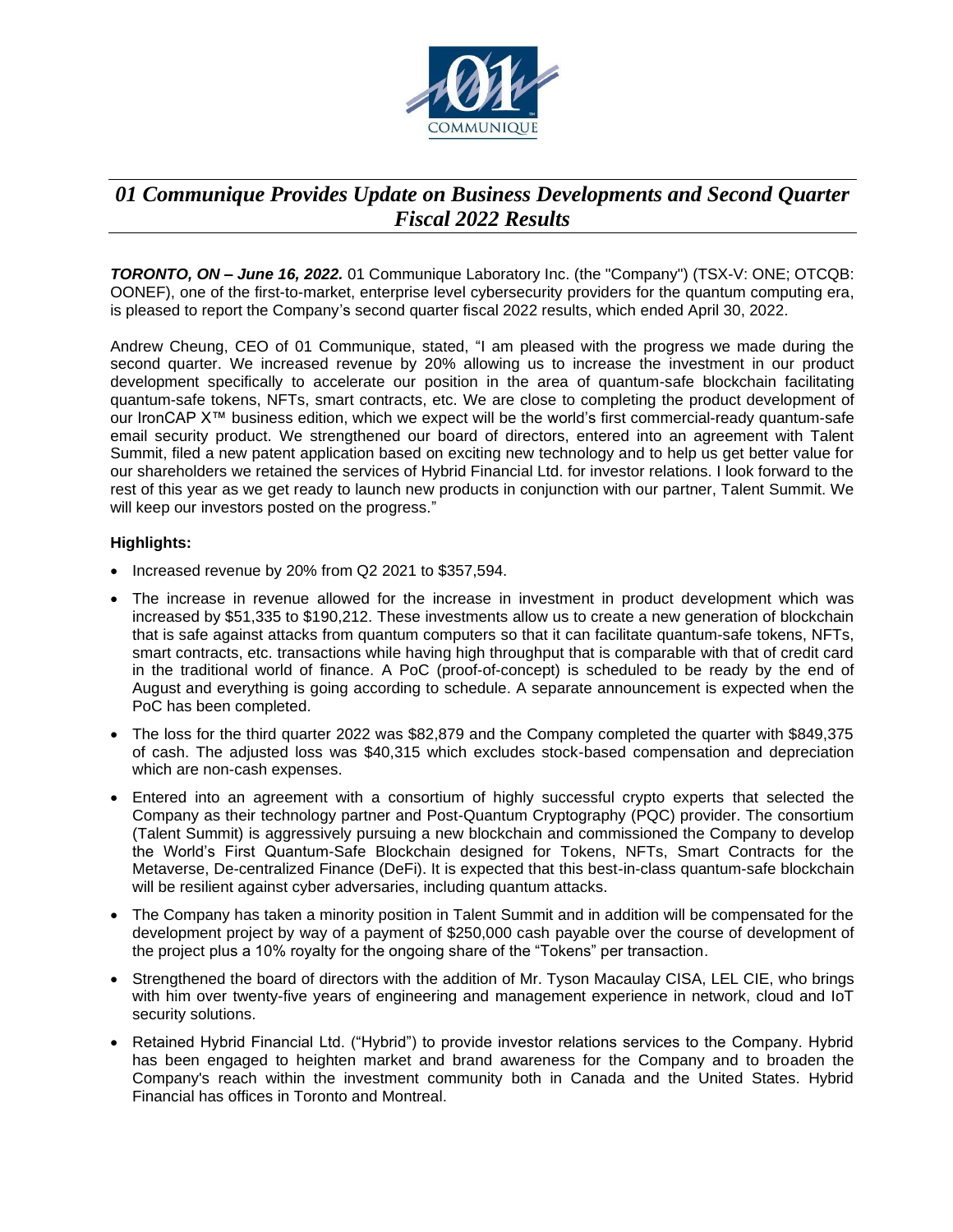• Filed an international patent application for quantum-safe steganography technology which allows covert hiding of sensitive data in any ordinary digital media. This revolutionary technology can be applied to a broad range of applications including NFTs, digital wallets, digital proof of ownership, etc. The ancient application of steganography technology is to "watermark". Other applications include subliminal messages in media such as audio and video clips. What 01 has created is a quantum-safe steganography method to hide large amount of digital data in pictures, audio, or video clips utilizing the Company's patent-protected IronCAP™ cryptographic technology.

#### **Grant of Stock Options**

The Company granted stock options pursuant to its stock option plan to directors and executives of the Company to purchase up to an aggregate of 900,000 common shares in the Company. The options were granted on June 15, 2022 and are exercisable at a price of \$0.14 per share for a period of four years from the date of grant. The options vest over a period of two years, with 25% vesting on each of December 15, 2022, June 15, 2023, December 15, 2023 and June 9, 2024. The options, and the shares issuable upon exercise, will be subject to applicable securities and regulatory laws.

## **Conference Call Reminder and Information:**

01 Communique will host a live teleconference allowing for questions and answers later today at 10:00AM EST (June 16, 2022) to discuss the Company's results as well as providing an update on the business prospects for IronCAP™ and IronCAP X™.

#### **Browser (please cut-and-paste the following link into your browser):**

https://us02web.zoom.us/j/83272630612?pwd=K1ZmRGhYKy9xaVE4UUVRMzJYTUFyQT09 Passcode: ironcap22

#### **Dial-in:**

Within Canada (647) 374-4685 or (647) 558-0588 Within the USA (646) 558 8656 or (669) 900 9128 Webinar ID when prompted is 832 7263 0612 Passcode: 066489703

#### **About 01 Communique**

01 Communique (TSX-V: ONE; OTCQB: OONEF) is one of the first-to-market, enterprise level cybersecurity providers for the quantum computing era. Its IronCAP™ technology, protected in the U.S.A. by its patent #11,271,715, is a cryptographic system incorporating advanced post-quantum cryptographic technology that can be implemented on classical computer systems as we know them today while at the same time can also safeguard against attacks in the post-quantum world of computing. The Company's remote access business unit provides its customers with a suite of secure remote access services and products under its I'm InTouch and I'm OnCall product offerings. The remote access offerings are protected in the U.S.A. by its patents #6,928,479 / #6,938,076 / #8,234,701; in Canada by its patents #2,309,398 / #2,524,039 and in Japan by its patent #4,875,094. For more information, visit the Company's web site at [www.ironcap.ca](http://www.ironcap.ca/) and [www.01com.com](http://www.01com.com./) 

# **Cautionary Note Regarding Forward-looking Statements.**

Certain statements in this news release may constitute "forward-looking" statements which involve known and unknown risks, uncertainties and other factors which may cause the actual results, performance or achievements of the Company, or industry results, to be materially different from any future results, performance or achievements expressed or implied by such forward-looking statements. When used in this news release, such statements use such words as "may", "will", "expect", "believe", "plan", "intend", "are confident" and other similar terminology. Such statements include statements regarding the commercial success of IronCAP X™, the future of quantum computers and their impact on the Company's product offering, the functionality of the Company's products and the intended product lines for the Company's technology and the potential licensing of the Company's technology. These statements reflect current expectations regarding future events and operating performance and speak only as of the date of this news release. Forward-looking statements involve significant risks and uncertainties, should not be read as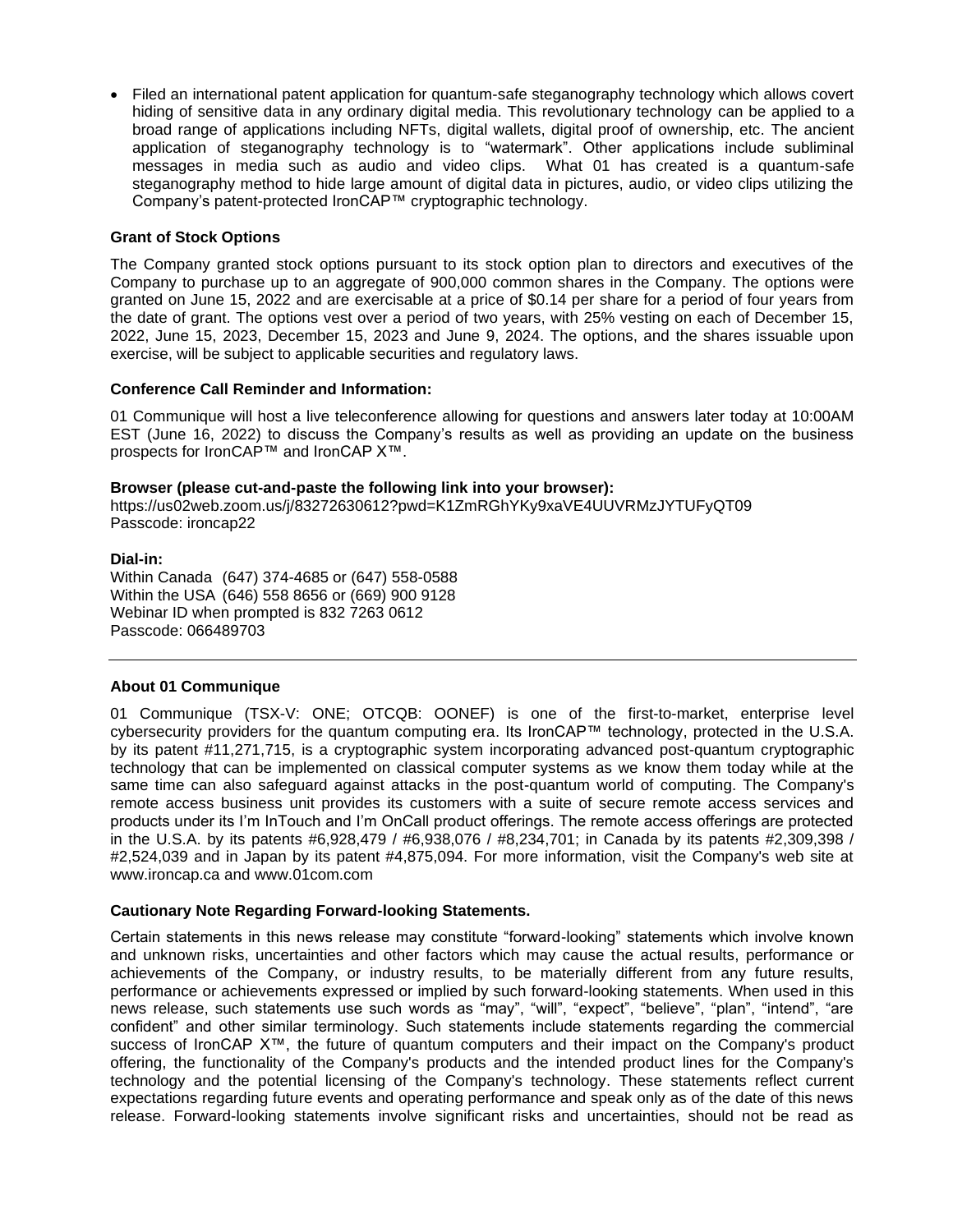guarantees of future performance or results, and will not necessarily be accurate indications of whether or not such results will be achieved. A number of factors could cause actual results to differ materially from the results discussed in the forward-looking statements, including, but not limited to, the factors discussed under "Risk and Uncertainties" in the Company's Management`s Discussion and Analysis document filed on SEDAR. Although the forward-looking statements contained in this news release are based upon what management of the Company believes are reasonable assumptions, the Company cannot assure investors that actual results will be consistent with these forward-looking statements. These forward-looking statements are made as of the date of this news release, and the Company assumes no obligation to update or revise them to reflect new events or circumstances.

Neither TSX Venture Exchange ("TSX-V") nor its Regulation Services Provider (as that term is defined in the policies of the TSX Venture Exchange) accepts responsibility for the adequacy or accuracy of this release.

#### **INVESTOR CONTACT:**

Brian Stringer Chief Financial Officer 01 Communique (905) 795-2888 x204 Brian.stringer@01com.com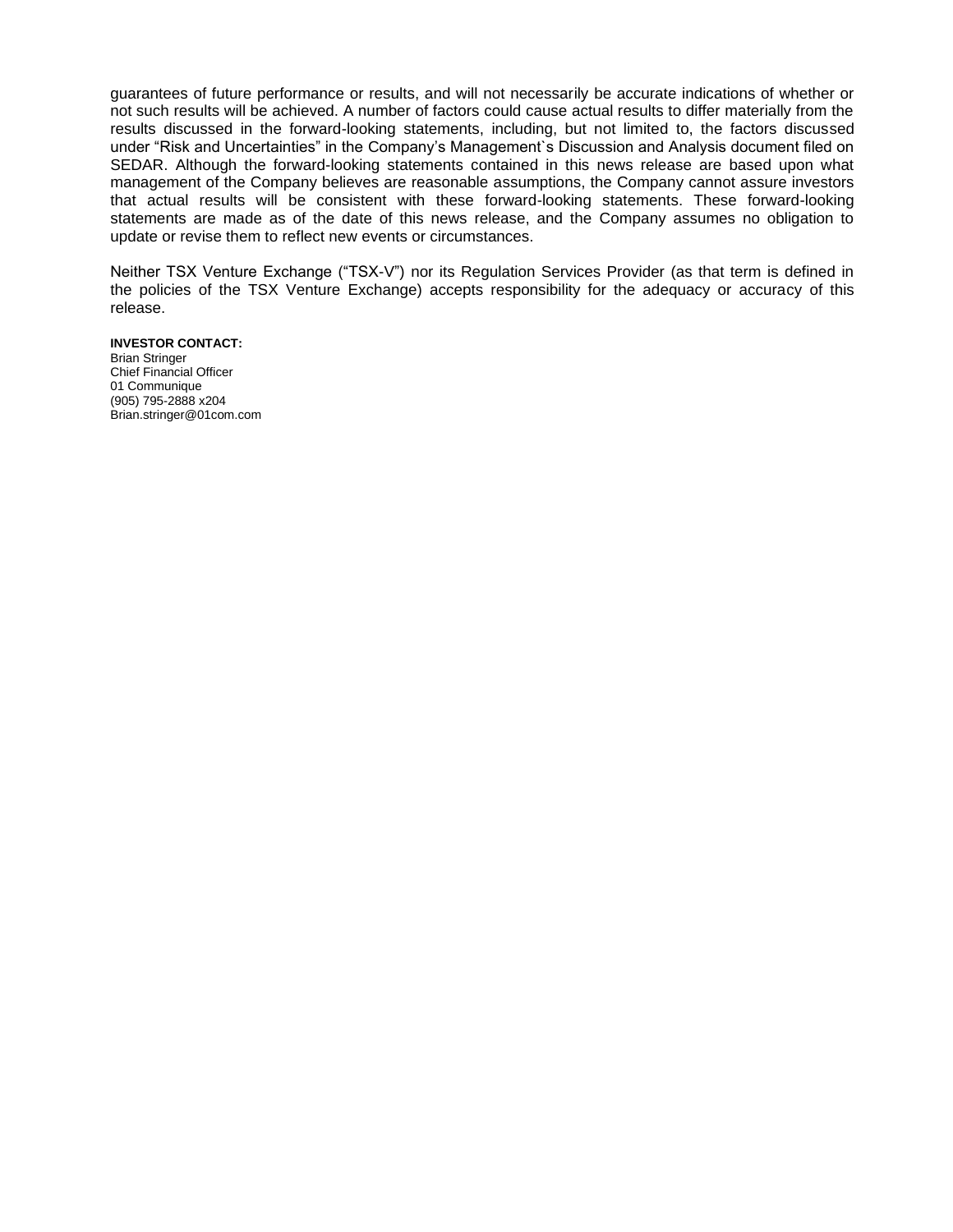# **01 Communique Laboratory Inc. SELECTED FINANCIAL INFORMATION Consolidated Statements of Financial Position As at April 30, 2022 and October 31, 2021 Unaudited**

|                                             | 30-Apr-22       | 31-Oct-21       |
|---------------------------------------------|-----------------|-----------------|
|                                             |                 |                 |
| Assets                                      |                 |                 |
| <b>Current assets</b>                       |                 |                 |
| Cash                                        | \$<br>849,375   | \$<br>994,924   |
| Accounts receivable                         | 146,552         | 205,527         |
| Prepaid expenses and other assets           | 51,089          | 31,743          |
|                                             | 1,047,016       | 1,232,174       |
| Plant and equipment                         | 114,793         | 125,584         |
| <b>Investment in Talent Summit</b>          | 31,500          |                 |
|                                             |                 |                 |
| <b>Total assets</b>                         | \$<br>1,193,309 | \$<br>1,357,758 |
|                                             |                 |                 |
| Liabilities and Shareholders' Deficit       |                 |                 |
| <b>Current liabilities</b>                  |                 |                 |
| Accounts payable and accrued liabilities    | \$<br>242,111   | \$<br>182,354   |
| Deferred revenue                            | 6,578           | 6,502           |
| Lease liability                             | 45,051          | 42,532          |
|                                             | 293,740         | 231,388         |
| Non-current liabilities                     |                 |                 |
| Lease liability                             | 42,809          | 66,915          |
| CEBA loan payable                           | 40,000          | 40,000          |
| <b>Total liabilities</b>                    | 376,549         | 338,303         |
|                                             |                 |                 |
| Shareholders' deficit                       |                 |                 |
| Share capital                               | 43,963,582      | 43,963,582      |
| Contributed surplus                         | 5,978,122       | 5,890,297       |
| Warrants                                    | 93,533          | 93,533          |
| <b>Deficit</b>                              | (49, 218, 477)  | (48, 927, 957)  |
|                                             | 816,760         | 1,019,455       |
|                                             |                 |                 |
| Total liabilities and shareholders' deficit | \$<br>1,193,309 | \$<br>1,357,758 |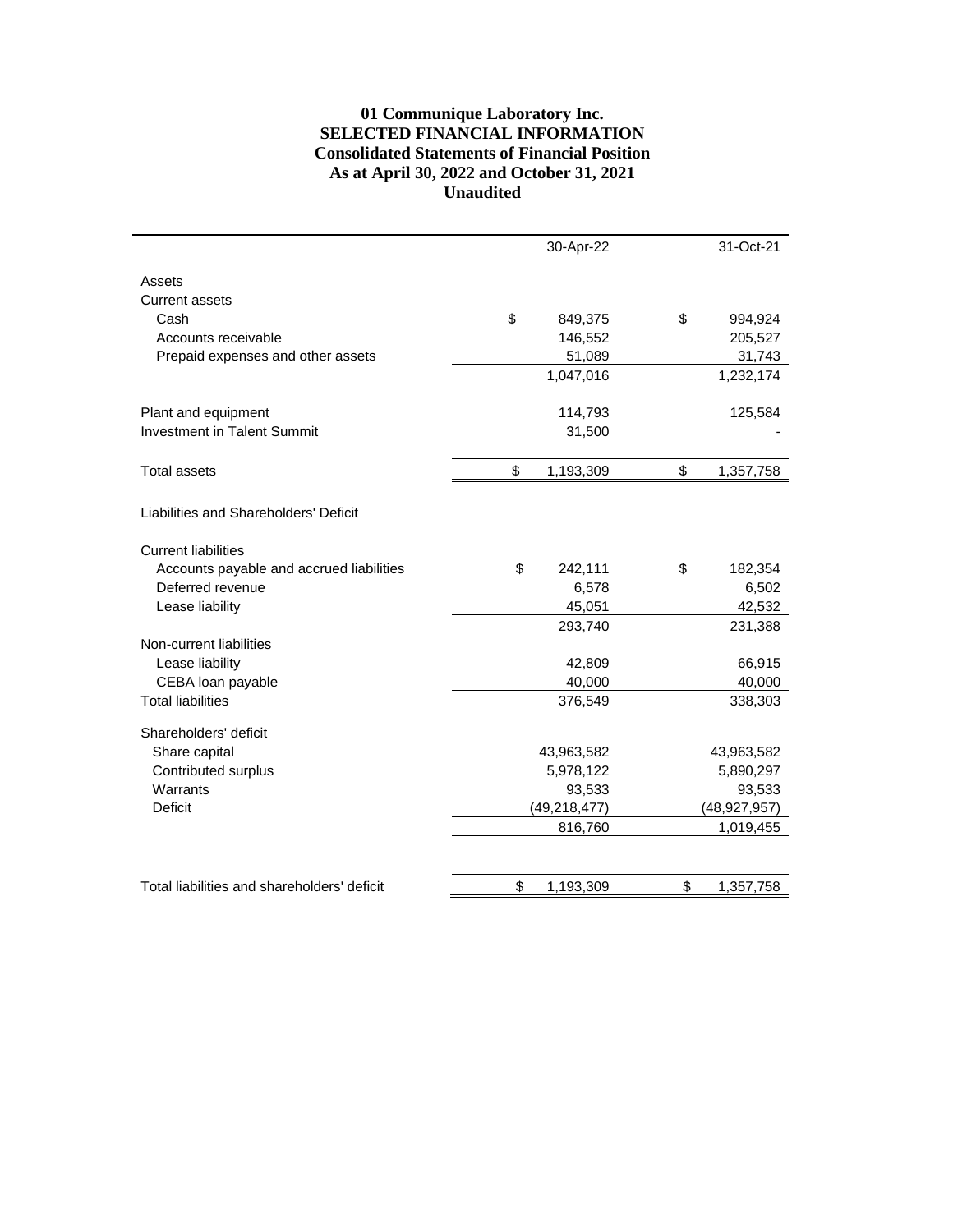# **01 Communique Laboratory Inc. SELECTED FINANCIAL INFORMATION Consolidated Statements of Operations and Comprehensive Income For the 3 and 6 month periods ended April 30, 2022 and 2021 Unaudited**

|                                            | three months ended |            |    | six months ended |    |            |    |            |
|--------------------------------------------|--------------------|------------|----|------------------|----|------------|----|------------|
|                                            |                    | 30-Apr-22  |    | 30-Apr-21        |    | 30-Apr-22  |    | 30-Apr-21  |
| Revenue                                    | \$                 | 357,594    | \$ | 297,231          | \$ | 546,625    | \$ | 510,493    |
| Expenses:                                  |                    |            |    |                  |    |            |    |            |
| Selling, general and administrative        |                    | 226,782    |    | 194,208          |    | 428,284    |    | 362,492    |
| Research and development                   |                    | 190,212    |    | 138,876          |    | 365,761    |    | 276,105    |
| Withholding taxes                          |                    | 22,734     |    | 29,207           |    | 41,123     |    | 49,991     |
|                                            |                    | 439,728    |    | 362,291          |    | 835,168    |    | 688,588    |
| Loss before other income and expense       |                    | (82, 134)  |    | (65,060)         |    | (288, 543) |    | (178,095)  |
| Interest income                            |                    | 459        |    | 839              |    | 645        |    | 1,415      |
| Interest expense                           |                    | (1, 204)   |    | (561)            |    | (2,622)    |    | (836)      |
| Loss for the period and comprehensive loss | \$                 | (82, 879)  | \$ | (64, 782)        | \$ | (290, 520) | \$ | (177, 516) |
| Loss per common share                      |                    |            |    |                  |    |            |    |            |
| <b>Basic</b>                               | \$                 | (0.00)     | \$ | (0.00)           | \$ | (0.00)     | \$ | (0.00)     |
| <b>Diluted</b>                             | \$                 | (0.00)     | \$ | (0.00)           | \$ | (0.00)     | \$ | (0.00)     |
| Weighted average number of common shares   |                    |            |    |                  |    |            |    |            |
| <b>Basic</b>                               |                    | 94,451,221 |    | 91,818,973       |    | 92,788,400 |    | 91,806,056 |
| <b>Diluted</b>                             |                    | 94,451,221 |    | 91,818,973       |    | 92,788,400 |    | 91,806,056 |